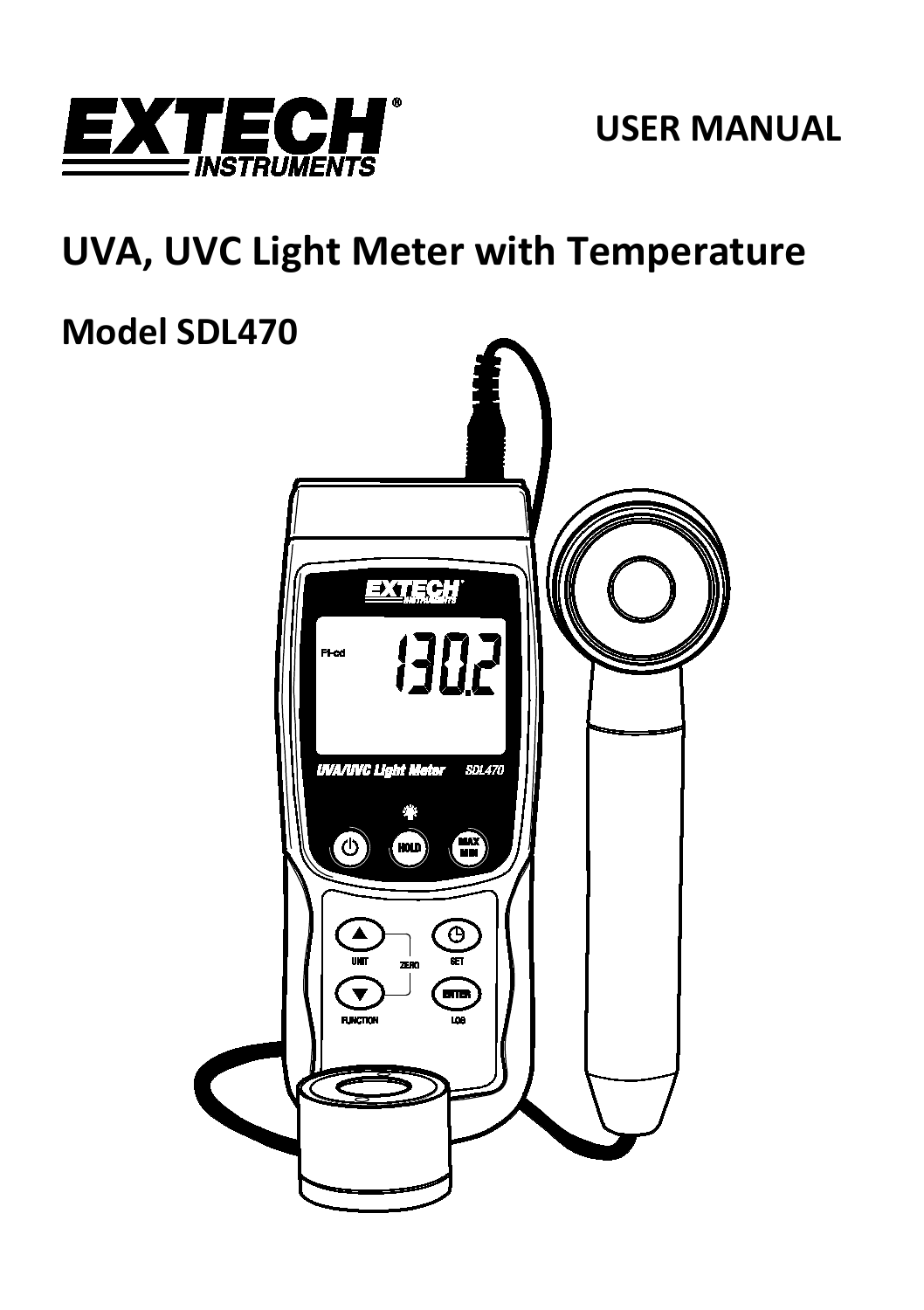## *Introduction*

Thank you for selecting the Extech Instruments Model SDL470 Ultraviolet Light Meter. The SDL470 measures UVA and UVC light plus temperature. This device is shipped fully tested and calibrated and, with proper use, will provide years of reliable service. Please visit our website [\(www.extech.com\)](http://www.extech.com/) to check for the latest version of this User Guide, Product Updates, and Customer Support.

## *Features*

- UVA and UVC light measurement in one meter
- Long wave 365 nm ultra-violet irradiance measurements (UVA)
- Professional UVA meter, used to measure the UVA Radiation from UVA light (black light)
- Short wave 254 nm ultra-violet irradiance measurements (UVC)
- Professional UVC light meter, measures UVC irradiation from UVC light source
- Two ranges: 2000 uW/cm<sup>2</sup> and 20 mW/cm<sup>2</sup>
- Meter includes two probes: UVA probe and UVC probe
- UV Sensor with cosine correction filter
- UV Zero feature
- Applications include: Monitoring blue light radiation from welding equipment, UV sterilization, graphic arts, photochemical matching, UV EPROM erasure, Photo-resist exposure, ink curing, adhesives and coatings
- Microprocessor circuit provides high reliability and durability
- Separate UV light probe allows the user to measure UV light with optimum positioning
- Type K and Type J thermocouple thermometer (probe not included)
- Real time SD memory card Datalogger, built-in calendar clock, real-time data recording, with selectable sampling time (rate) from 1 second to 3600 seconds
- Manual Datalogging (set the sampling rate to 0)
- Simple, innovative operation, PC not required to setup. Simply use the SD card to transfer data from meter to PC
- SD card capacity: 1 GB to 16 GB.
- LCD with green backlight is easy to read
- Meter can be set to default on auto power off or manual power off
- Includes Data hold, Record MA and MIN readings
- Powered by Alkaline 1.5V AA x 6 batteries or 9V AC adaptor
- RS232/USB PC computer interface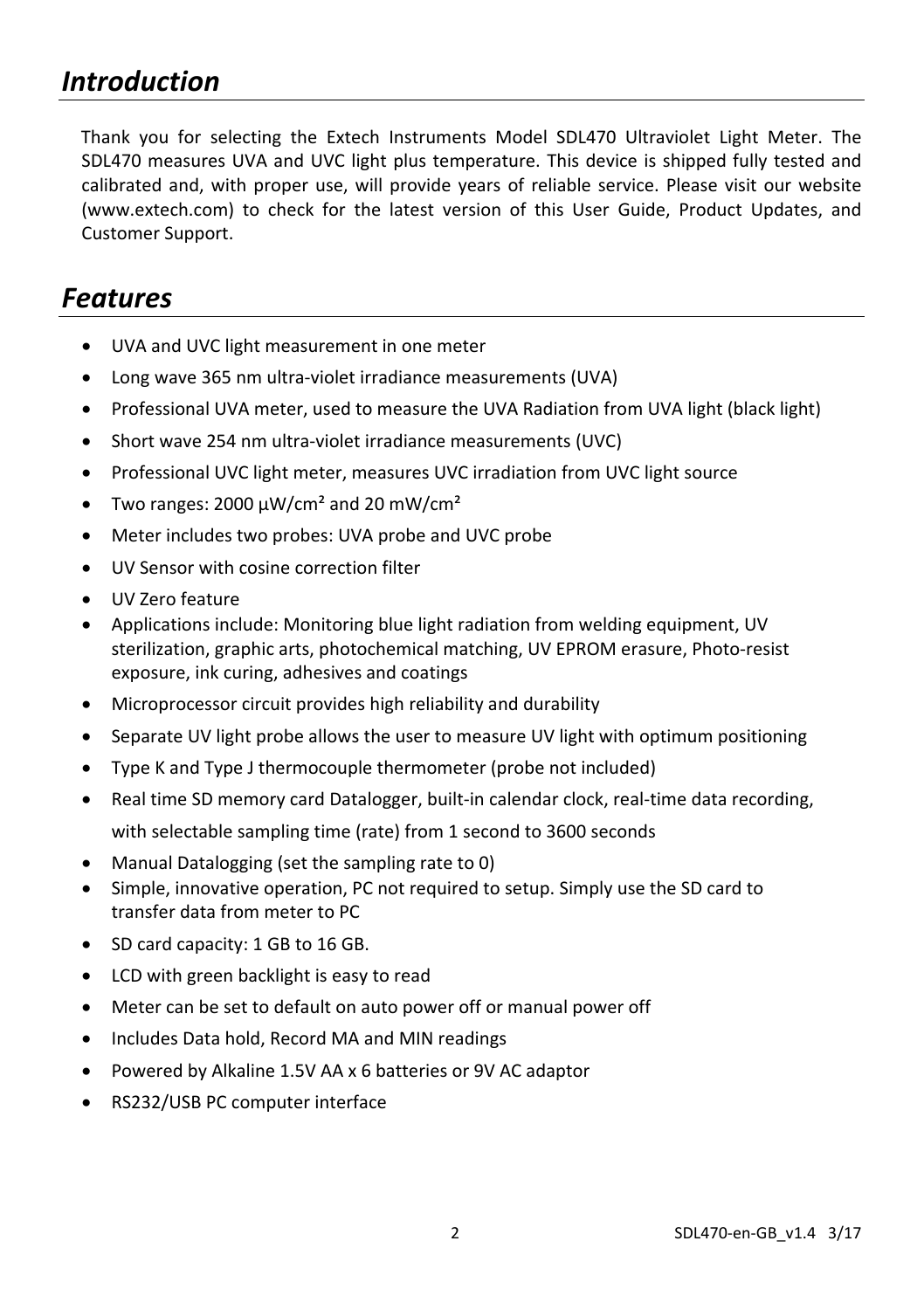## *Meter Description*

- 1. LCD display
- 2. HOLD and LCD Backlight button
- 3. Power button
- 4. Up arrow ▲ and UNITS button
- 5. Down arrow ▼ and FUNCTION button
- 6. MAX-MIN button
- 7. Time/Date Check and SET button
- 8. ENTER and LOG button
- 9. Side compartment (detailed below)
- 10. UVA Probe and UVC Probe input plug
- 11. Type K/J thermocouple socket
- 12. SD Card Slot
- 13. UVC sensor
- 14. UVA probe handle
- 15. UVA sensor (protective cover not shown)



Note: Battery compartment, tilt stand, and tripod mount are located on rear of meter

- 1. DC 9V power adaptor jack
- 2. Reset button
- 3. RS-232 output port

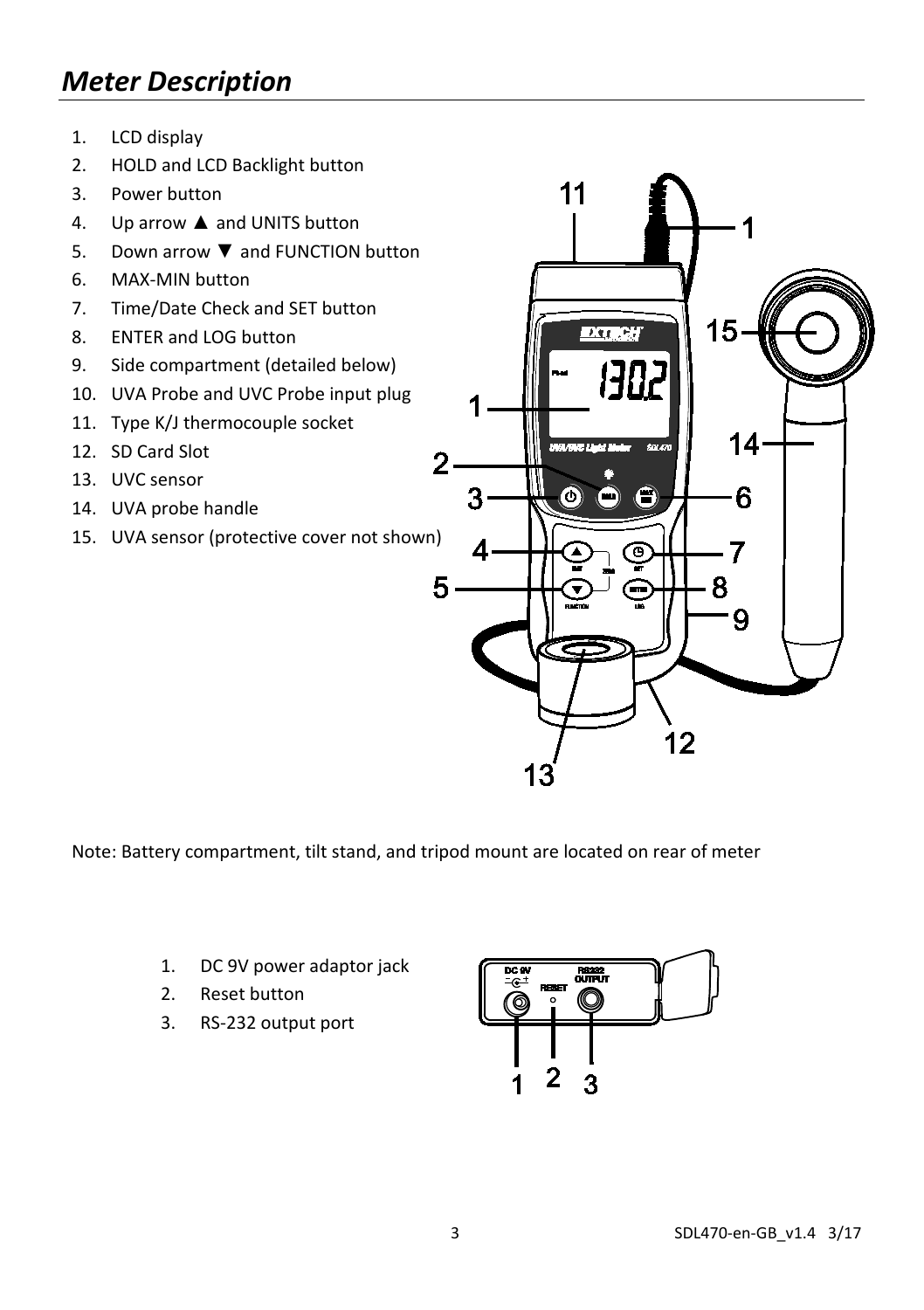#### **Function/Measurement Selection**

- Power the meter ON or OFF by pressing and holding the Power button for at least 2 seconds.
- If this is the first time the meter is powered ON or if the batteries have been replaced, the meter may display the SET DATE message to remind user to set the date and time (see the SETUP MODE section for setting the time and date).
- Scroll through the three measurement options (UVA LIGHT, UVC LIGHT, or TYPE K/J THERMOMETER) by pressing and holding the Function button. The display icons are 'A' for UVA Light, 'C' for UVC Light, and 'tP' for Type K/J thermometer.

#### **UVA Light Meter**

- Insert the UVA Probe Plug into the Probe Input Socket.
- Switch the meter ON by pressing and holding the Power button for at least 2 seconds.
- Select the UVA Light Meter option as described above in the Function/Measurement Selection section.
- The display will show the uW/cm<sup>1</sup>2 unit of measure.
- The meter is now ready to make UVA light measurements.
- Holding the Sensor Handle, face the UVA Sensor toward the source of UVA light.
- The display will show the measurement reading.

#### **UVC Light Meter**

- Insert the UVC Probe Plug into the Probe Input Socket.
- Switch the meter ON by pressing and holding the Power button for at least 2 seconds.
- Select the UVC Light Meter option as described above in the Function/Measurement Selection section.
- The display will show the  $\mu$ W/cm^2 unit of measure.
- The meter is now ready to make UVC light measurements.
- Holding the Sensor Body, face the UVC Sensor toward the source of UVC light.
- The display will show the measurement reading.

#### **LCD Backlight**

• Press and hold the HOLD/Backlight button for 2 seconds to switch the LCD backlight ON/OFF.

#### **ZERO Adjustment**

- Cover the light sensor with the protective cover.
- If the meter display does not read zero, press and hold both the up and down arrow buttons simultaneously for at least 3 seconds.
- The display will automatically zero.
- Remove the sensor cover to begin taking measurements.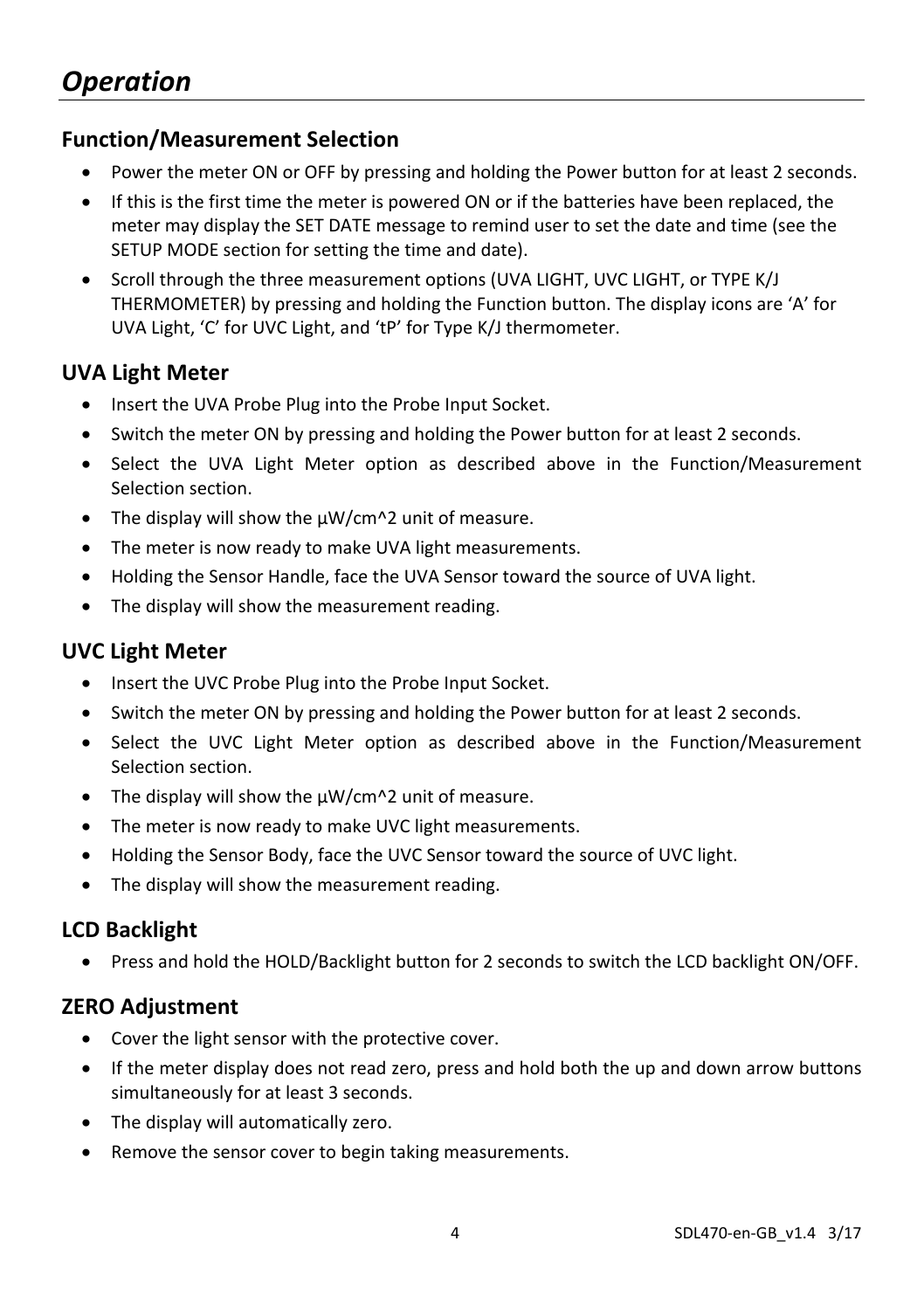## **Type K/J Thermometer Measurements (Probe is optional)**

- Plug a thermocouple (not supplied) into the temperature probe jack at the top of the meter.
- Switch the meter ON by pressing and holding the Power button for at least 2 seconds.
- Select the Thermocouple function as described in the Function/Measurement Selection section.
- The meter display will show the temperature measurement along with the 'K' or 'J' thermocouple indicator. The meter defaults to Type K thermocouple; refer to the Setup Mode section for instructions on how to change the thermocouple type.

#### **Data Hold**

- Press the HOLD button momentarily to freeze the displayed reading.
- The HOLD display icon will appear.
- Press the HOLD button again to release the display
- The HOLD display icon will switch OFF.

#### **MAX-MIN Reading Store/Recall**

For a given measurement session, this meter can record the highest (MAX) and the lowest (MIN) readings.

- Press the MAX-MIN button momentarily (REC icon appears)
- The meter is now recording the MAX and MIN readings.
- Press the MAX-MIN button again to view the current MAX readings (MAX icon appears). The readings on the display are now the highest readings encountered since the REC icon was switched on (when the MAX-MIN button was first pressed).
- Press the MAX-MIN button again to view the current MIN readings (MIN icon appears). The readings on the display are now the lowest readings encountered since the REC icon was switched on (when the MAX-MIN button was first pressed).
- To exit the MAX-MIN mode, press and hold the MAX-MIN button for at least 2 seconds. The meter will beep, the REC-MAX-MIN icons will switch off, the MAX-MIN memory will clear, and the meter will return to the normal operating mode.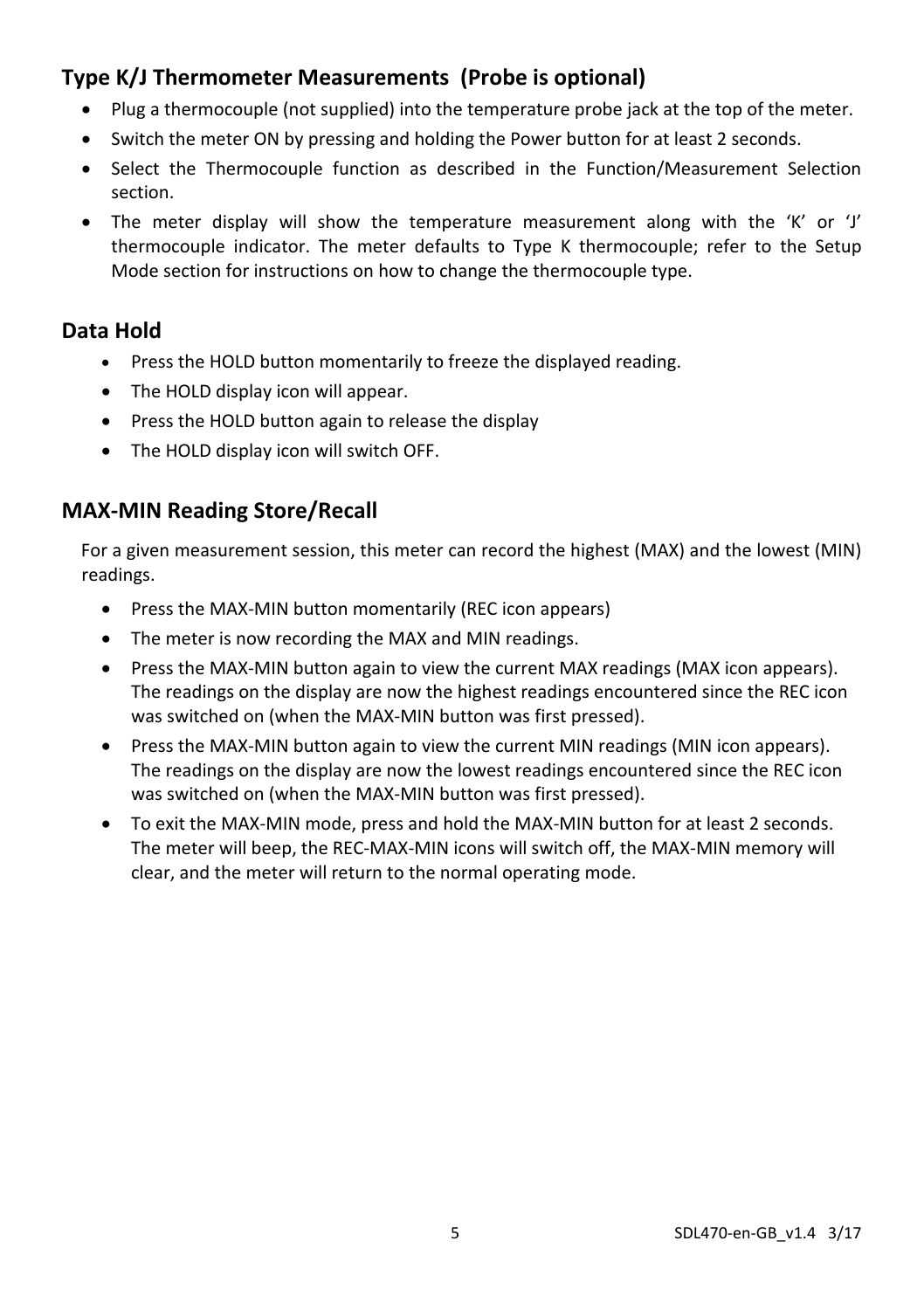#### **Time/Date and Datalogger Sample Rate settings at a glance**

To view the current configuration of the meter with regard to time/date and sample rate short press the SET button. The meter will now display the configuration in quick succession. If the information is missed on the first try, simply press the SET button again until all of the information is noted.

#### **Accessing the Setup mode**

- 1. Press and hold the SET button for at least 2 seconds to access the Setup menu.
- 2. In the Setup Mode, short press the SET button to step through the available parameters. The parameter type is shown on the bottom of the LCD and the current selection for that type is shown above it.
- 3. When a parameter is displayed that is to be changed, use the up/down arrow buttons to change the setting. Press the ENTER button to confirm a change.
- 4. Press and hold the SET button for at least 2 seconds to exit the Setup mode. Note that the meter automatically switches out of the Setup mode if no key is pressed within 7 seconds.
- 5. The available Setup parameters are listed below. Additional detailed information is provided below this list:
	- **dAtE** Set the clock (Year/Month/Date; Hours/Minutes/Seconds)
	- **SP-t** Set the datalogger sampling rate (1, 2, 5, 10, 30, 60, 120, 300, 600, 1800, 3600 seconds)
	- **PoFF** Auto power-off management (Enable or disable the auto-power off function)
	- **bEEP** Set the beeper sound ON/OFF
	- **dEC** Set the numerical format; USA (decimal: 20.00) or European (comma: 20,00)
	- **Sd-F** Format the SD memory card
	- **t-CF** Units of measure selection for temperature readings (C or F)
	- **tYPE** Select the Thermocouple type (K or J)

#### **Setting the Date and Clock (dAtE)**

- 1. Access the **dAtE** parameter as described in the Accessing Setup Mode section above.
- 2. Use the ENTER button to step through the YY/MM/DD/HH/MM/SS selections.
- 3. Use the up/down arrow keys to change a value (press and hold to scroll quickly).
- 4. Continue through all of the date and time settings in this manner. After the last ENTER press the meter will automatically advance to the next setup parameter.
- 5. If desired, press and hold the SET button for 2 seconds to exit to the normal operation mode (or wait 7 seconds for the meter to automatically exit).
- 6. The clock will keep accurate time even when the meter is switched off. However, if the battery expires the clock will have to be reset after fresh batteries are installed.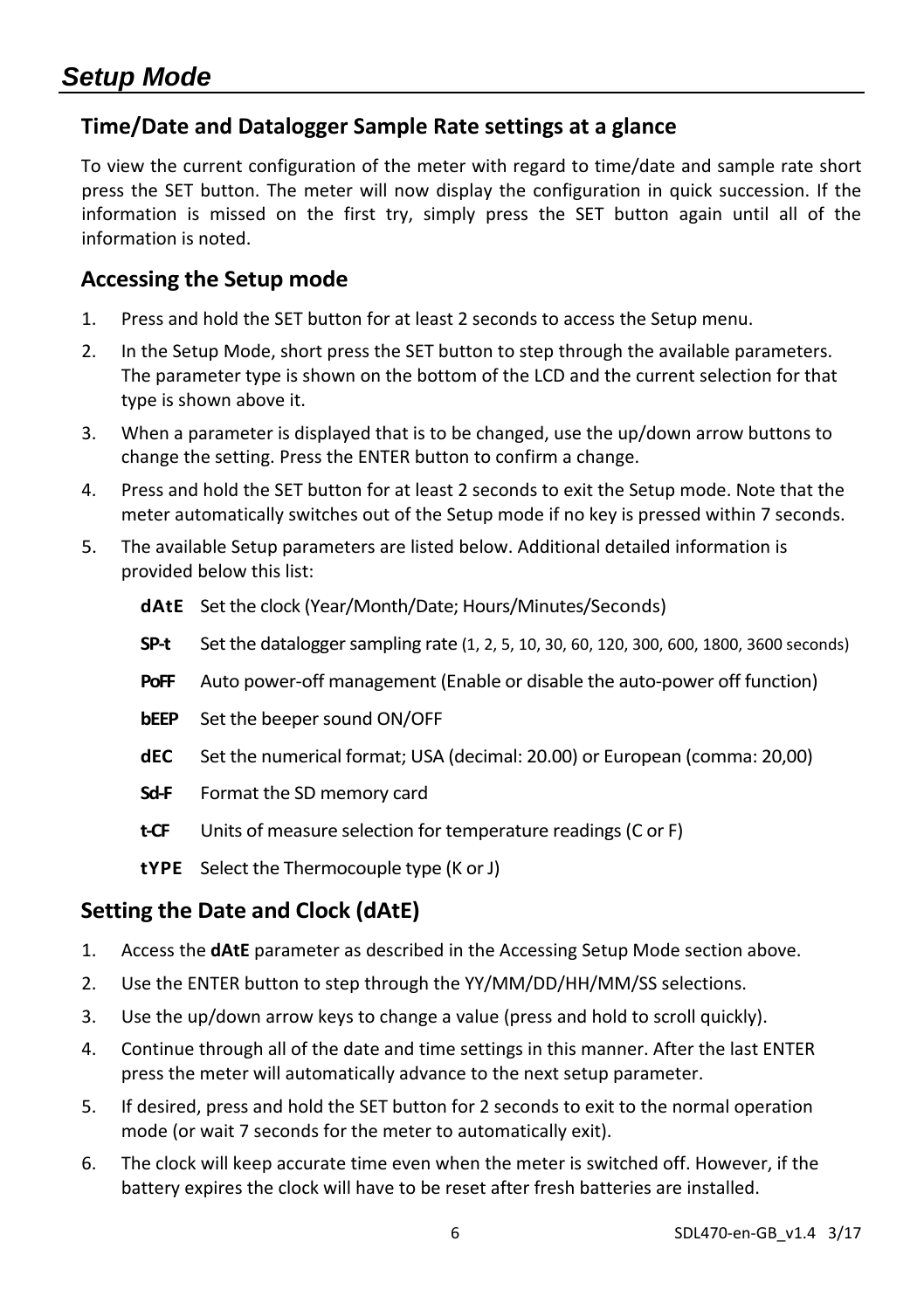## **Setting the Datalogger Sampling Time (Rate) 'SP-t'**

- 1. From the **SP-t** parameter the sampling rate can be set to '0' seconds (for manual logging) or 1, 2, 5, 10, 30, 60, 120, 300, 600, 1800, 3600 seconds for auto logging.
- 2. Use the up/down arrow buttons to select the sampling rate (press and hold for quick scroll).
- 3. Press the ENTER button to confirm the entry and automatically step to the next parameter.
- 4. Press and hold the SET button for 2 seconds to exit to the normal operation mode (or wait 7 seconds for the meter to automatically exit).

### **Enabling/Disabling the Auto Power OFF Feature (PoFF)**

- 1. From the **PoFF** parameter screen use the arrow buttons to select ON (enable) or OFF (disable). With the Auto Power OFF feature enabled, the meter will automatically switch OFF after 5 minutes of inactivity.
- 2. Press ENTER to confirm setting and to step to the next parameter.
- 3. If desired, press and hold the SET button for 2 seconds to exit to the normal operation mode (or wait 7 seconds for the meter to automatically exit).

## **Set the Beeper Sound ON or OFF (bEEP)**

- 1. From the **bEEP** parameter window use the arrow buttons to select ON (enable) or OFF (disable).
- 2. Press ENTER to confirm setting and to move to the next parameter.
- 3. If desired, press and hold the SET button for 2 seconds to exit to the normal operation mode (or wait 7 seconds for the meter to automatically exit).

### **Numerical Format (comma or decimal) 'dEC'**

European and USA numerical formats differ. The meter defaults to USA mode where a decimal point is used to separate units from tenths, i.e. **20.00**; The European format uses a comma, i.e. **20,00** to separate units from tenths. To change this setting:

- 1. From the **dEC** parameter screen use the arrow buttons to select USA or Euro (European).
- 2. Press ENTER to confirm setting and to move to the next parameter.
- 3. If desired, press and hold the SET button for 2 seconds to exit to the normal operation mode (or wait 7 seconds for the meter to automatically exit).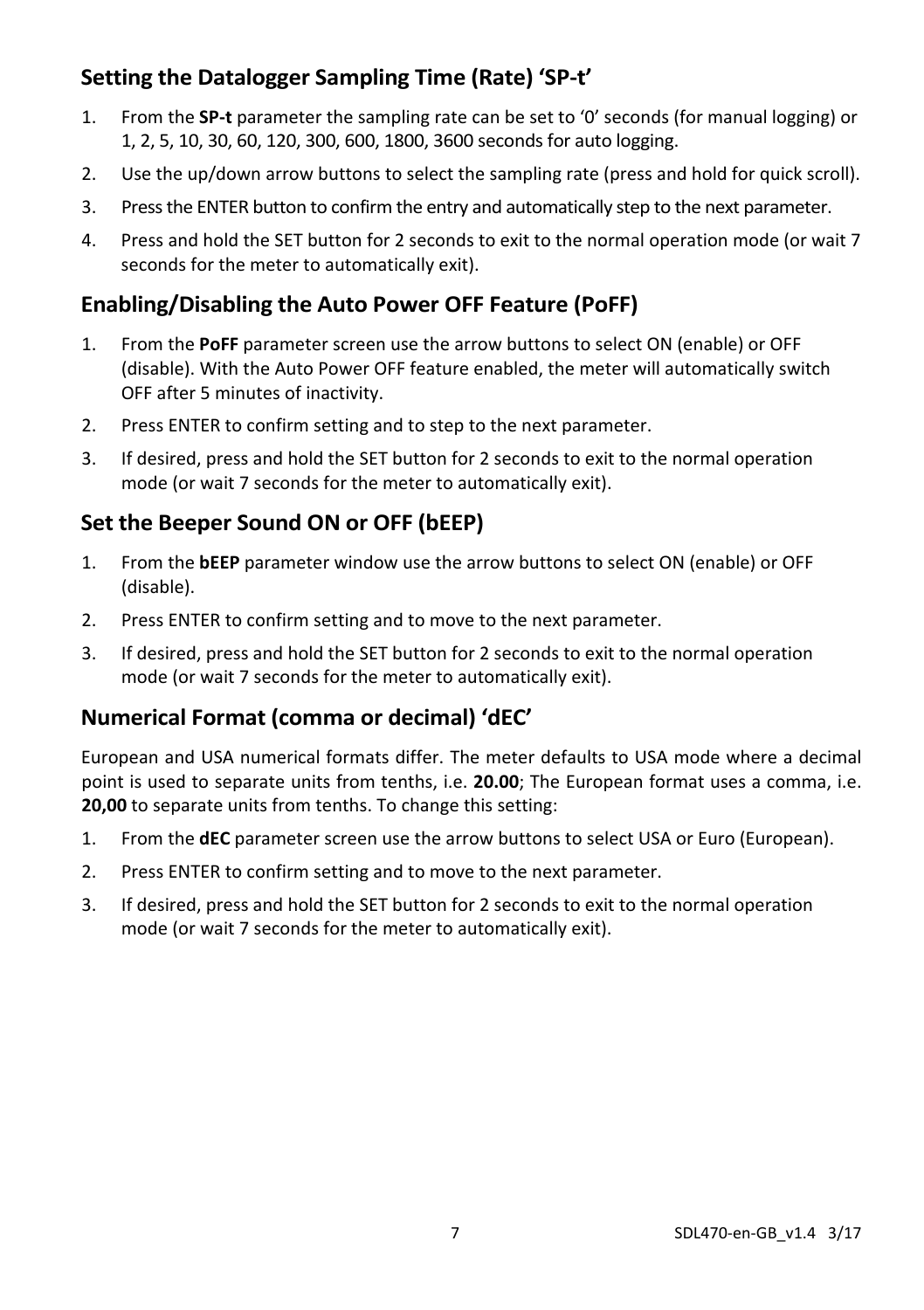## **SD Card FORMATTING (Sd-F)**

- 1. From the **Sd-F** parameter screen use the arrow buttons to select YES to format the card (select NO to abort). Note that all data on the card will be lost if formatting is attempted.
- 2. If NO was selected, press ENTER to confirm and to move to the next parameter.
- 3. If YES was selected, press ENTER and then press ENTER again when 'ent' is shown. The meter steps to the next parameter automatically after the SD card is formatted.
- 4. If desired, press and hold the SET button for 2 seconds to exit to the normal operation mode (or wait 7 seconds for the meter to automatically exit).

### **Set the Temperature Units of Measure (C or F) 't-CF'**

- 1. From the **t-CF** parameter screen use the arrow buttons to select the desired unit of measure.
- 2. Press ENTER to confirm setting and to move to the next parameter.
- 3. If desired, press and hold the SET button for 2 seconds to exit to the normal operation mode (or wait 7 seconds for the meter to automatically exit).

## **Set the Thermocouple Type (K or J) 'tYPE'**

- 1. From the **tYPE** parameter screen use the arrow buttons to select the desired sensor type.
- 2. Press ENTER to confirm setting and to move to the next parameter.
- 3. If desired, press and hold the SET button for 2 seconds to exit to the normal operation mode (or wait 7 seconds for the meter to automatically exit).

#### **System Reset**

If the meter's keys become inoperable or if the display freezes the Reset button can be used to reset the instrument.

- Use a paper clip or similar item to short press the reset button located on the lower right side of the instrument under the snap-off compartment cover.
- After pressing the Reset button, switch the instrument ON by pressing and holding the POWER key for at least 2 seconds. If using the power adaptor unplug the adaptor and then plug it back in again to power the meter.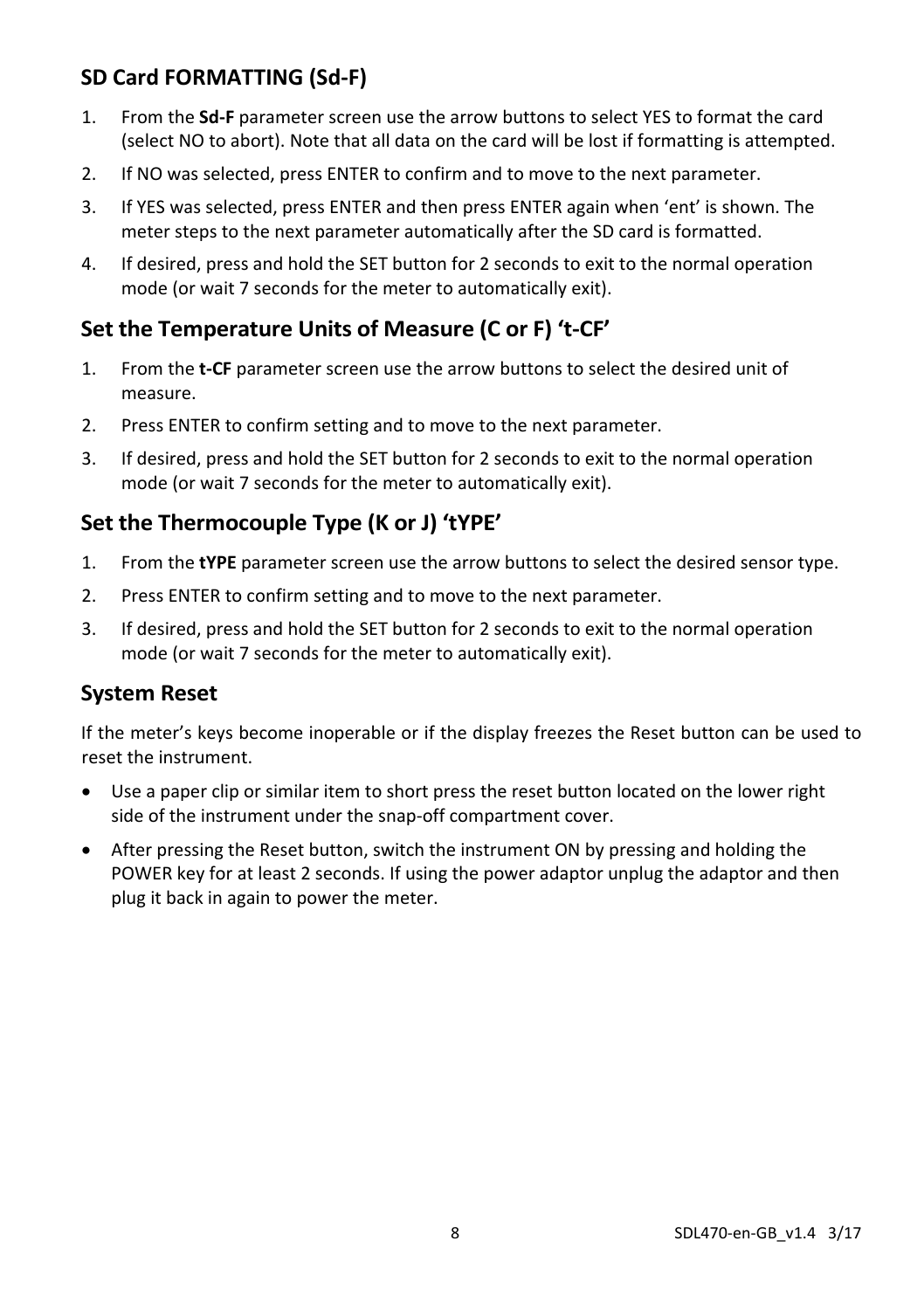## **Types of Data Recording**

- **Manual Datalogging:** Manually log up to 99 readings onto an SD card via push-button press.
- **Automatic Datalogging:** Automatically log data onto an SD memory card where the number of data points is virtually limited only by the card size. Readings are logged at a rate specified by the user.

## **SD Card Information**

- Insert an SD card (from 1G size up to 16G; however 4GB sized cards or smaller are recommended) into the SD card slot at the bottom of the meter. The card must be inserted with the front of the card (label side) facing toward the rear of the meter.
- If the SD card is being used for the first time it is recommended that the card be formatted and the logger's clock set to allow for accurate date/time stamping during Datalogging sessions. Refer to the Setup Mode section for SD card formatting and time/date setting instructions.
- European and USA numerical formats differ. The data on the SD card can be formatted for either format. The meter defaults to USA mode where a decimal point is used to separate units from tenths, i.e. **20.00**. The European format uses a comma, i.e. **20,00**. To change this setting, refer to the Setup Mode section.

### **Manual Datalogging**

In the manual mode the user can manually log one reading at a time onto the SD card (up to 99 readings).

- 1. Set the sampling rate to '0' seconds as described in the Setup Mode section.
- 2. Press and hold the LOGGER button for at least 2 seconds (the LOGGER icon will appear).
- 3. If an SD card is not installed in the meter, the display will show an error message (CARD).
- 4. In an SD card is installed, the lower portion of the display will show P-*n* (*n* = memory position number 1-99).
- 5. Use the ▲ and ▼ buttons to select one of the 99 data memory positions in which to record.
- 6. Short press the LOG button to store the reading (the SCAN CARD display icon will show briefly as the reading is stored in the selected location). Repeat steps 5 and 6 for up to 99 readings.
- 7. To exit the manual Datalogging mode, press and hold the LOG button for at least 2 seconds. The P*n* and LOGGER icons will switch off.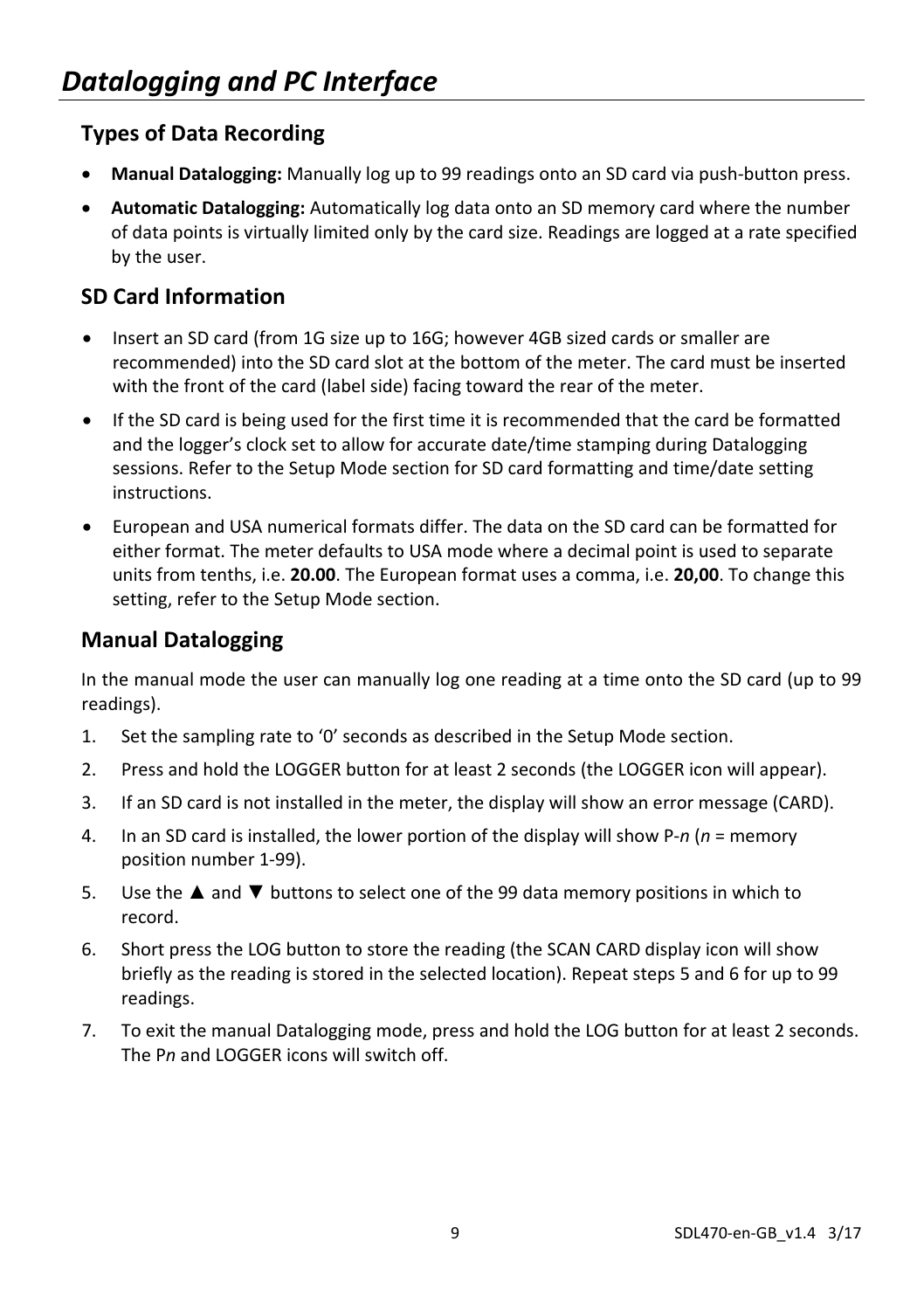#### **Automatic Datalogging**

In automatic Datalogging mode the meter stores a reading at a user-specified sampling rate onto an SD memory card. The meter defaults to a sampling rate of one second. To change the sampling rate, refer to the Setup Mode section (the sampling rate cannot be '0' for automatic Datalogging):

- 1. Select the sampling rate in the Setup Mode (refer to Setup Mode section) to a value other than zero.
- 2. Ensure that a formatted SD card is properly inserted in the meter's SD card slot. When inserted, the SD card label should be facing the rear of the meter for proper orientation.
- 3. Press and hold the LOG button for two seconds. The REC display icon will flash once per second and the LOGGER display icon will flash at the selected sampling rate.
- 4. Note that if the battery is low, the BAT icon will flash and Datalogging will not start. Replace the batteries at this point (refer to the Battery Replacement section).
- 5. If an SD card is not inserted or if the card is defective, the meter will display a CARD error. In this case, switch the meter OFF and try again with a valid SD card.
- 6. Pause the datalogger by short pressing the LOG button. The REC icon will switch OFF. To resume logging short press the LOG button again.
- 7. To terminate the Datalogging session, press and hold the LOG button for at least 2 seconds.
- 8. When an SD card is used for the first time a folder is created on the card and named **UVA01**. Up to 99 spreadsheet documents (each with 30,000 readings) can be stored in this folder.
- 9. When Datalogging begins a new spreadsheet document named **UVA01001.xls** is created on the SD card in the UVA01 folder. The data recorded will be placed in the UVA01001.xls document until 30,000 readings are reached.
- 10. If the measurement session exceeds 30,000 readings, a new document will be created (UVA01002.xls) where another 30,000 readings can be stored. This method continues for up to 99 documents, after which another folder is created (UVA02) where another 99 spreadsheet documents can be stored. This process continues in this same fashion with folders UVA03 through UVA10 (last allowable folder).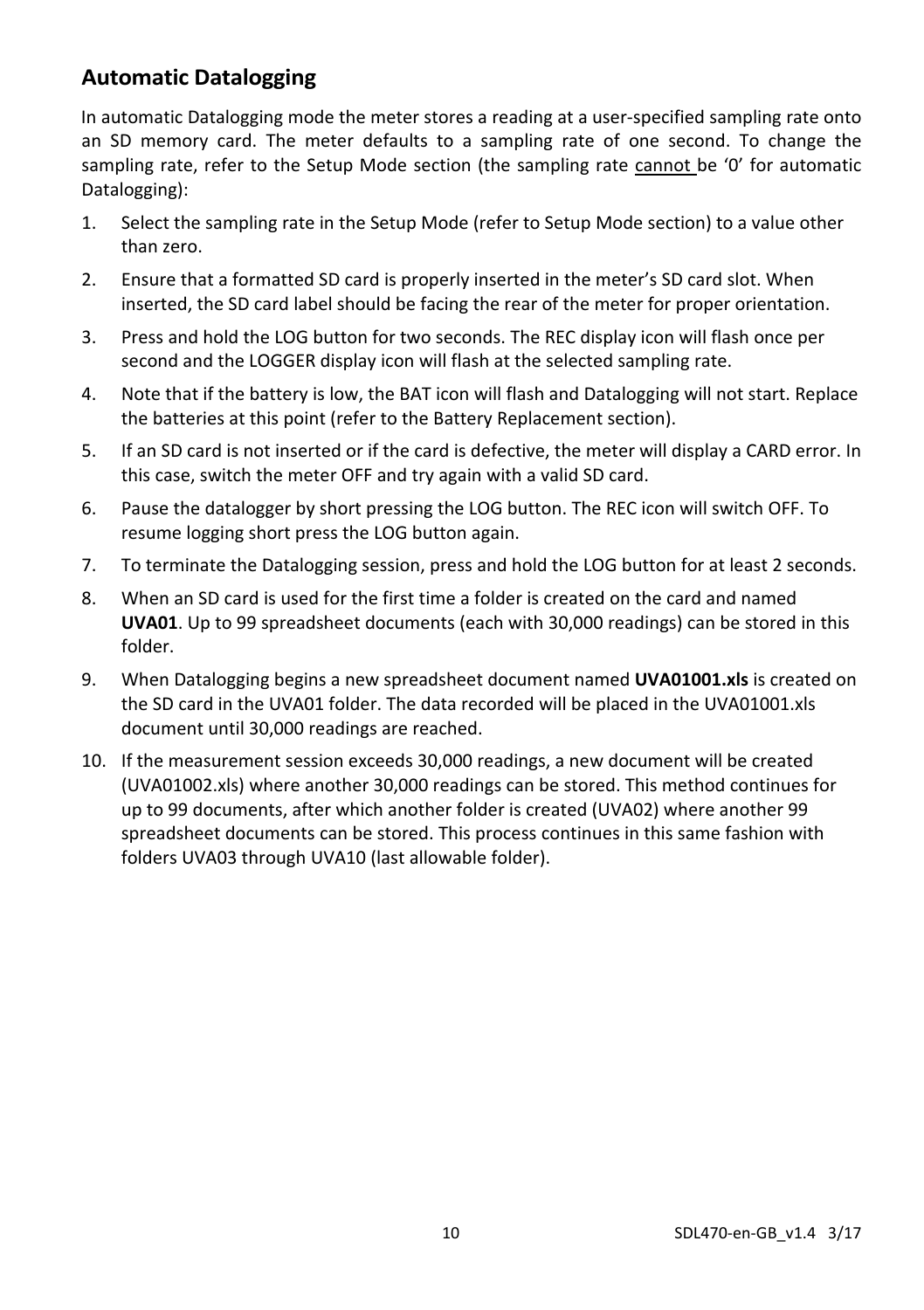## **SD Data Card to PC Data Transfer**

- 1. Complete a Datalogging session as detailed above in the previous sections. Hint: For the first few tests, simply record a small amount of test data. This is to ensure that the Datalogging process is well understood before committing to critical, large scale Datalogging.
- 2. With the meter switched OFF, remove the SD Card.
- 3. Plug the SD Card directly into a PC SD card reader. If the PC does not have an SD card slot, use an SD card adaptor (available at most outlets where computer accessories are sold).
- 4. Power on the PC and run a spreadsheet software program. Open the saved documents in the spreadsheet software program (see example spreadsheet data screen below).

|                | А               | в                |           | D     | 巨                | F |
|----------------|-----------------|------------------|-----------|-------|------------------|---|
| $\mathbf{1}$   | Place.          | Date             | Time      | Value | Unit             |   |
| $\overline{2}$ |                 | 2009/12/11<br>1. | 09:55:56  |       | 2.37 UVA mW/cm2  |   |
| Э              |                 | 2 2009/12/11     | 09:55:58  |       | 2.4 UVA mWcm2    |   |
| $\mathbb{Z}^2$ | з               | 2009/12/11       | 09:56:00  |       | 2.38 UVA mW/cm2  |   |
| $\overline{z}$ | $\triangleleft$ | 2009/12/11       | 09:56:02  |       | 3.29 UVA mW/cm2  |   |
| 6              | 5               | 2009/12/11       | 09:56:04  |       | 3.74 UVA mW/cm2  |   |
| $\overline{7}$ | б               | 2009/12/11       | 09:56:06  |       | 3.89 UVA mW/cm2  |   |
| S              |                 | 7.2009/12/11     | 09:56:08  |       | 3.14 UVA mW/cm2  |   |
| ð              | 8               | 2009/12/11       | 09:56:10. |       | 2.23 UVA mW/cm2  |   |
| 10             | 9               | 2009/12/11       | 09:56:12  |       | 0.953 UVA mW/cm2 |   |
| 11             |                 | 10 2009/12/11    | 09:56:14  |       | 1.011 UVA mW/cm2 |   |
| 12             | 11              | 2009/12/11       | 09:56:16  |       | 0.981 UVA mW/cm2 |   |
| 13             | 12              | 2009/12/11       | 09:56:18  |       | 0.673 UVA mW/cm2 |   |
| 14             | 13              | 2009/12/11       | 09:56:20  |       | 0.892 UVA mW/cm2 |   |
| 15             | 14              | 2009/12/11       | 09:56:22  |       | 2.16 UVA mW/cm2  |   |
| 16             | 15              | 2009/12/11       | 09:56:24  |       | 3.55 UVA mW/cm2  |   |
| 17             | $15 -$          | 2009/12/11       | 09:56:26  |       | 3.97 UVA mW/cm2  |   |
| 18             | 17              | 2009/12/11       | 09:56:28  |       | 3.94 UVA mW/cm2  |   |
| 19             | 18              | 2009/12/11       | 09:56:30  |       | 3.94 UVA mW/cm2  |   |
| 20             | 19              | 2009/12/11       | 09:56:32  |       | 3.94 UVA mW/cm2  |   |
| 21             | 20              | 2009/12/11       | 09:56:34  |       | 3.95 UVA mW/cm2  |   |

#### **Spreadsheet data example**

### **RS-232/USB PC Interface**

For streaming of data to a PC via the RS232 Output jack (3.5mm), the optional 407001-USB kit (RS232 to USB cable and driver CD) along with the 407001 software (available free at www.extech.com/SDL470) are required.

#### **AC Power Adaptor**

This meter is normally powered by six (6) 1.5V 'AA' batteries (located in the rear battery compartment). When the adaptor is used, the meter is permanently powered on and the power button will be disabled.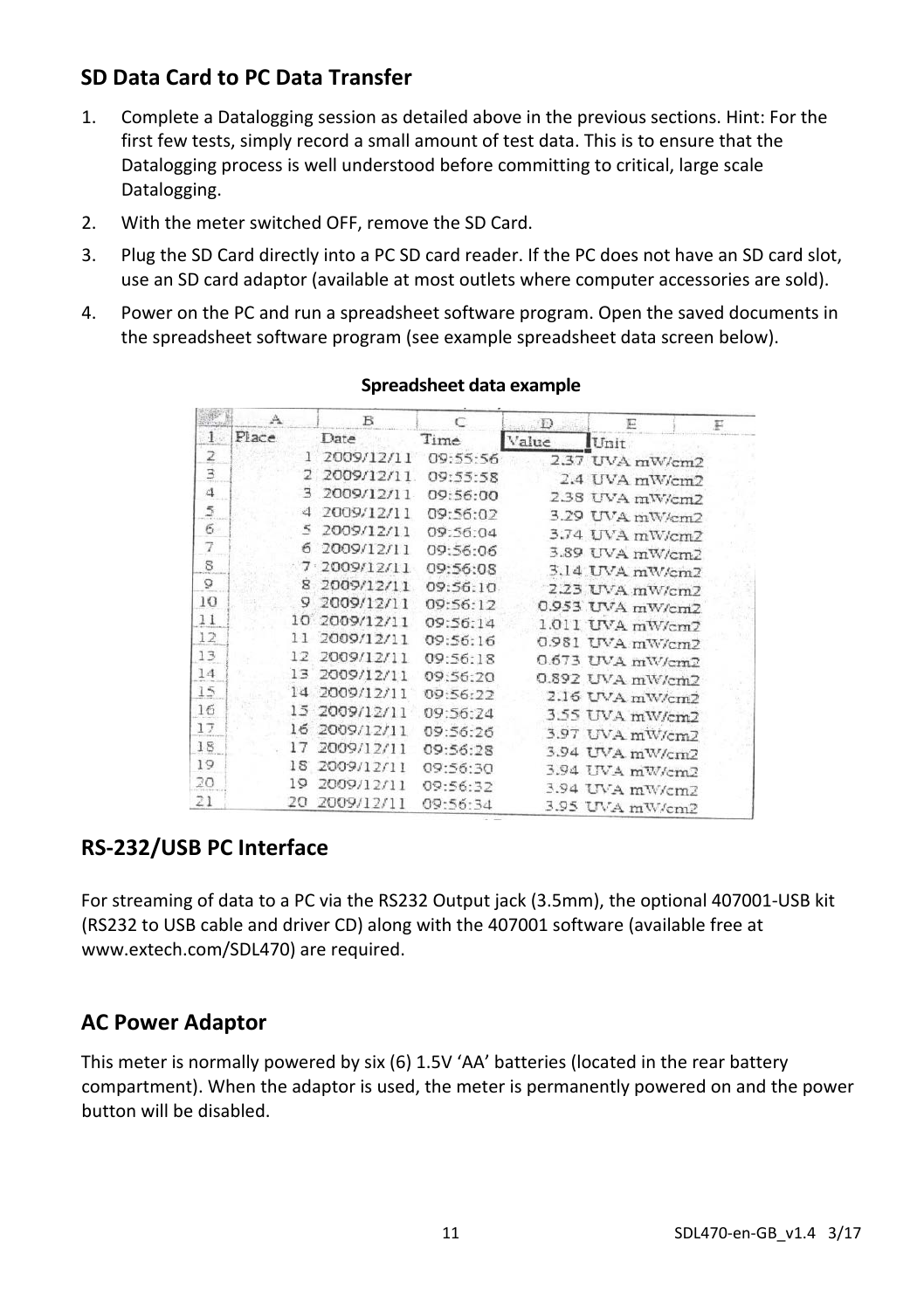When the battery icon appears on the LCD, the batteries must be replaced. Several hours of test time are possible from when the battery symbol first appears but when critical data is at stake it's always best to start with a fresh set of batteries.

- 1. Remove the two Philips screws (above the tilt stand) on the rear of the meter.
- 2. Carefully open the battery compartment to access the batteries.
- 3. Remove the existing batteries and replace with six (6) fresh 1.5V AA batteries observing proper polarity.
- 4. Close the compartment and secure with the two screws before attempting to use the meter.
- 5. Note that the time and date must be reset when the batteries are replaced (see the SETUP Mode section of this user guide).



Never dispose of used batteries or rechargeable batteries in household waste.

As consumers, users are legally required to take used batteries to appropriate collection sites, the retail store where the batteries were purchased, or wherever batteries are sold.

**Disposal:** Do not dispose of this instrument in household waste. The user is obligated to take end-of-life devices to a designated collection point for the disposal of electrical and electronic equipment.

#### **Battery Safety Reminders**

- o Please dispose of batteries responsibly; observe local, state, and national regulations.
- o Never dispose of batteries in a fire; batteries may explode or leak.
- o Never mix battery types; install new batteries of the same type.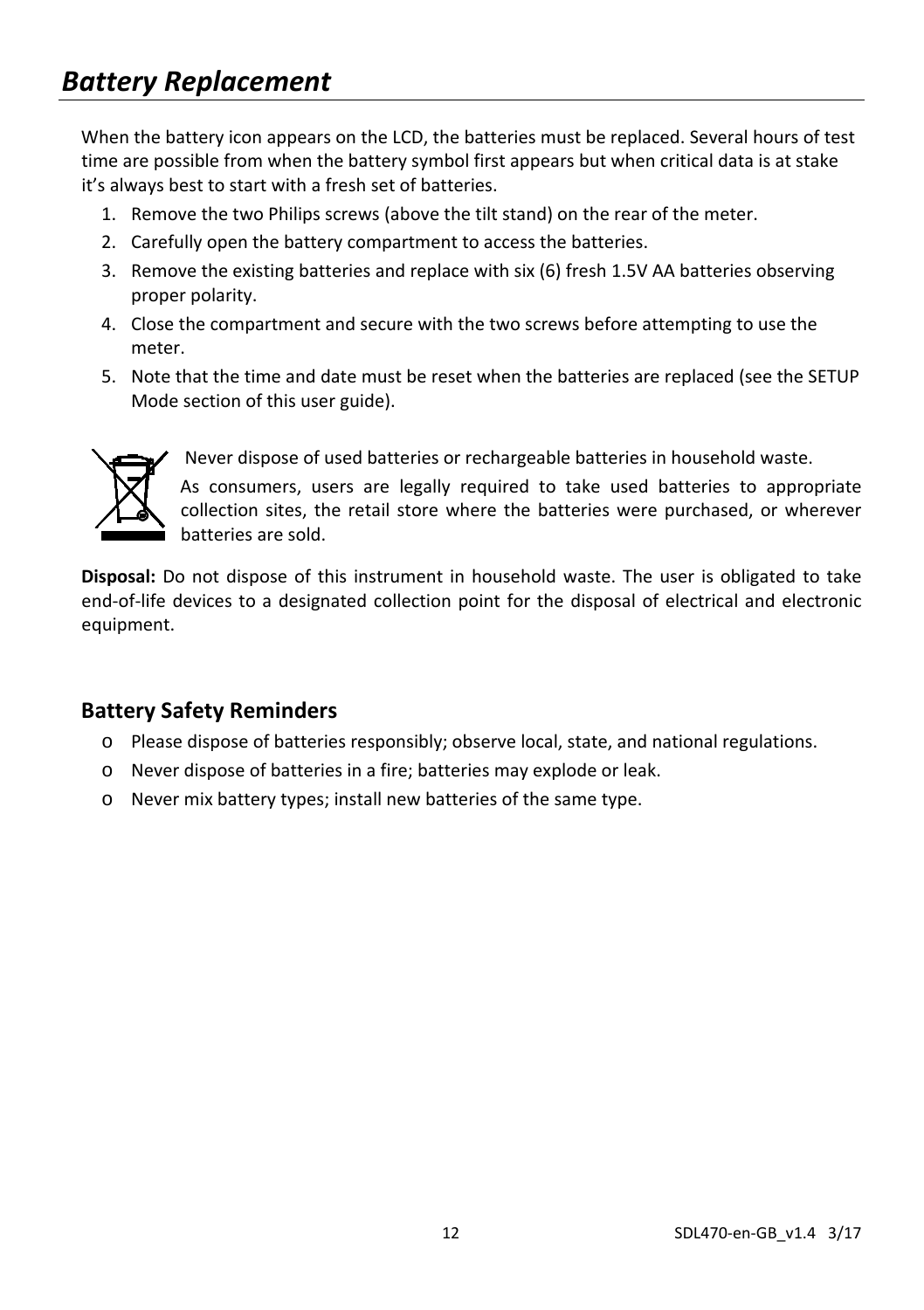## **General Specifications**

| <b>Display</b>                  | Backlit LCD size: 52 mm x 38 mm (2.0 x 1.5")                                    |                                                                                                                               |  |  |
|---------------------------------|---------------------------------------------------------------------------------|-------------------------------------------------------------------------------------------------------------------------------|--|--|
| <b>Measurements</b>             | UV light, UVA and UVC                                                           |                                                                                                                               |  |  |
|                                 | Type K or J thermocouple temperature                                            |                                                                                                                               |  |  |
| UVA, UVC selection              | Front push-button                                                               |                                                                                                                               |  |  |
| <b>UV Sensor spectrum</b>       | UVA (390 - 280nm), UVC (280 - 240nm)                                            |                                                                                                                               |  |  |
| <b>UV sensor</b>                | Exclusive photo sensor with cosine correction filter                            |                                                                                                                               |  |  |
| UV light zero adjust            | Push-button                                                                     |                                                                                                                               |  |  |
| Data storage/recall             | Records Max and Min readings with recall                                        |                                                                                                                               |  |  |
| <b>Datalogger</b>               | Auto                                                                            | 1 second to 3600 second sample rate                                                                                           |  |  |
|                                 | Manual                                                                          | Button press (sample rate set to '0')                                                                                         |  |  |
| <b>Memory SD card</b>           | 1G to 16GB SD Card (for best results use a 4GB or smaller card)                 |                                                                                                                               |  |  |
| <b>Temperature compensation</b> | Auto compensation for the Type K/J thermocouple thermometer                     |                                                                                                                               |  |  |
| Display sampling rate           | 1 second approx.                                                                |                                                                                                                               |  |  |
| Data output                     | RS-232/USB PC interface                                                         |                                                                                                                               |  |  |
| <b>Operating Temperature</b>    | 0°C to 50°C (32°F to 122°F)                                                     |                                                                                                                               |  |  |
| <b>Operating Humidity</b>       | Less than 85% RH                                                                |                                                                                                                               |  |  |
| <b>Power Supply</b>             | Alkaline 1.5V AA batteries x 6                                                  |                                                                                                                               |  |  |
|                                 | or 9V AC adaptor (UA100-240)                                                    |                                                                                                                               |  |  |
| <b>Power Consumption</b>        | Normal operation (without SD storing and with display backlight                 |                                                                                                                               |  |  |
|                                 | OFF): 6.5mA DC approx.                                                          |                                                                                                                               |  |  |
|                                 | With SD card storing but display backlight OFF: 30mA DC approx.                 |                                                                                                                               |  |  |
|                                 | With the LCD backlight ON the power consumption increases by<br>16mA DC approx. |                                                                                                                               |  |  |
| Weight                          | Meter: 351g (11.3 oz.); UVA Probe: 100g (3.2 oz.); UVC Probe:                   |                                                                                                                               |  |  |
|                                 | 103g (3.3 oz.)                                                                  |                                                                                                                               |  |  |
| <b>Dimensions</b>               | Meter: 177 x 68 x 45mm (7.0 x 2.7 x 1.8")                                       |                                                                                                                               |  |  |
|                                 | UVA Probe head: 45 mm diameter x 32 mm (1.8 dia. x 1.3")                        |                                                                                                                               |  |  |
|                                 | UVA Probe handle: 125 x 24 mm diameter (5.0 x 0.9" dia.)                        |                                                                                                                               |  |  |
|                                 | UVC probe: 38mm diameter x 25 mm (1.5 dia. x 1.0")                              |                                                                                                                               |  |  |
| <b>Accessories included</b>     |                                                                                 | Instruction manual, UVA light sensor, UVC light sensor, hard-shell<br>carrying case, batteries, 9V AC adapter, and user guide |  |  |
| <b>Optional Accessories</b>     |                                                                                 | Type K thermocouple probe, USB cable (407001-USB) and data<br>acquisition software (407001)                                   |  |  |